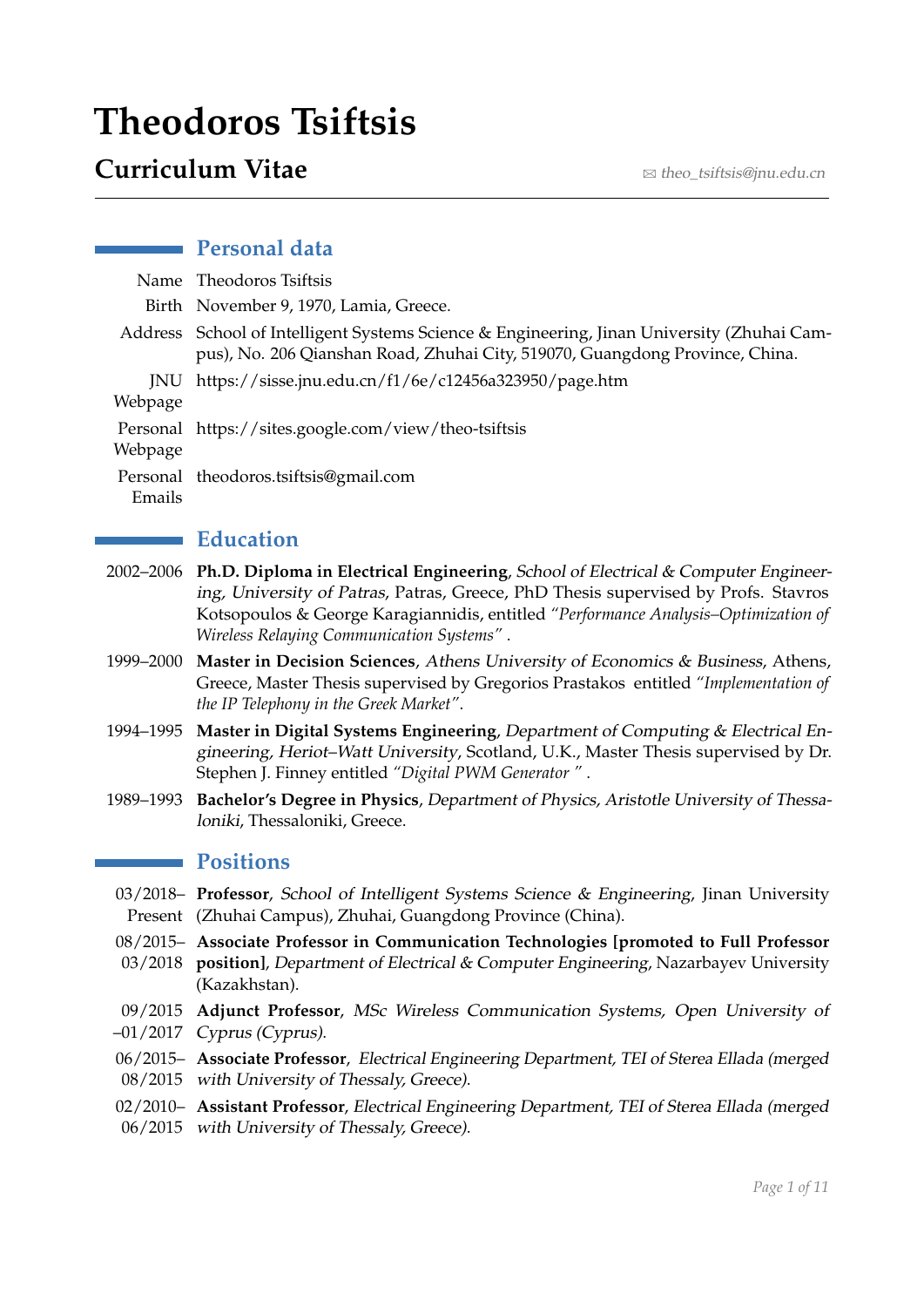- 01/2008 **Adjunct Lecturer**, M.Sc. of Electronics & Radioelectrology Physics Department and 01/2009 Department of Informatics & Telecommunications, University of Athens, Athens (Greece).
- 01/2006 **Adjunct Professor**, Department of Computer Science and Biomedical Informatics 01/2008 University of Thessaly, Lamia (Greece).
- 01/2002 **Adjunct Lecturer**, Departments: Electrical Engineering, Electronic Engineering and
- 01/2006 Informatics, Technological Educational Institute of Lamia [merged with University of Thessaly, Greece] (Greece).
- 01/2002 **Public Servant**, Ministry of Justice (Greece).
- 02/2010
- 11/1997 **Sales/Telecom Engineer/Project Manager**, Philips Business Communications, Philips
- 01/2002 Hellas S.A. (subsidiary of Royal Philips Electronics N.V.) Tavros, Athens (Greece).

# **Research Interests**

- { Green 5*G*/6*G* Technologies
- Reconfigurable Intelligent Surfaces
- { Ultra Reliable & Low Latency Communication (URLLC)
- { Machine Learning/Deep Learning for Wireless Communications
- Internet of Things (IoT)
- { Physical Layer Security
- { Wireless Powered Communications
- { Optical Wireless (FSO & VLC)

### **Honors & Awards**

- 01/2021 **IEEE Vehicular Technology Society Distinguished Lecturer (re-appointment)**. 06/2022
- June 2019 **Honorary Professor**, Shandong JiaoTong University, China.
- 07/2018 **IEEE Vehicular Technology Society Distinguished Lecturer**.
- 12/2020
	- 2007 **PhD Prize, Ericsson award of excellence in Telecommunications**, ERICSSON HEL-LAS S.A.
	- 2004 **Student Travel Award**, IEEE ComSoc for the conference IEEE Globecom 2004.
	- 1992 **Honors in the Bachelor of Physics**, Aristotle University of Thessaloniki.

# **Research Visits - Invited Research Talks**

- 16.03.2021 **Intelligent Metasurface-Assisted Communication for 6G Wireless Networks**, International lecture series on Techniques of High Frequency Communication, Visvesvaraya National Institute of Technology, Nagpur, India [virtual].
- 16.03.2021 **Ultra-Reliable Low-Latency Communication in 5G and Beyond**, International lecture series on Techniques of High Frequency Communication, Visvesvaraya National Institute of Technology, Nagpur, India [virtual].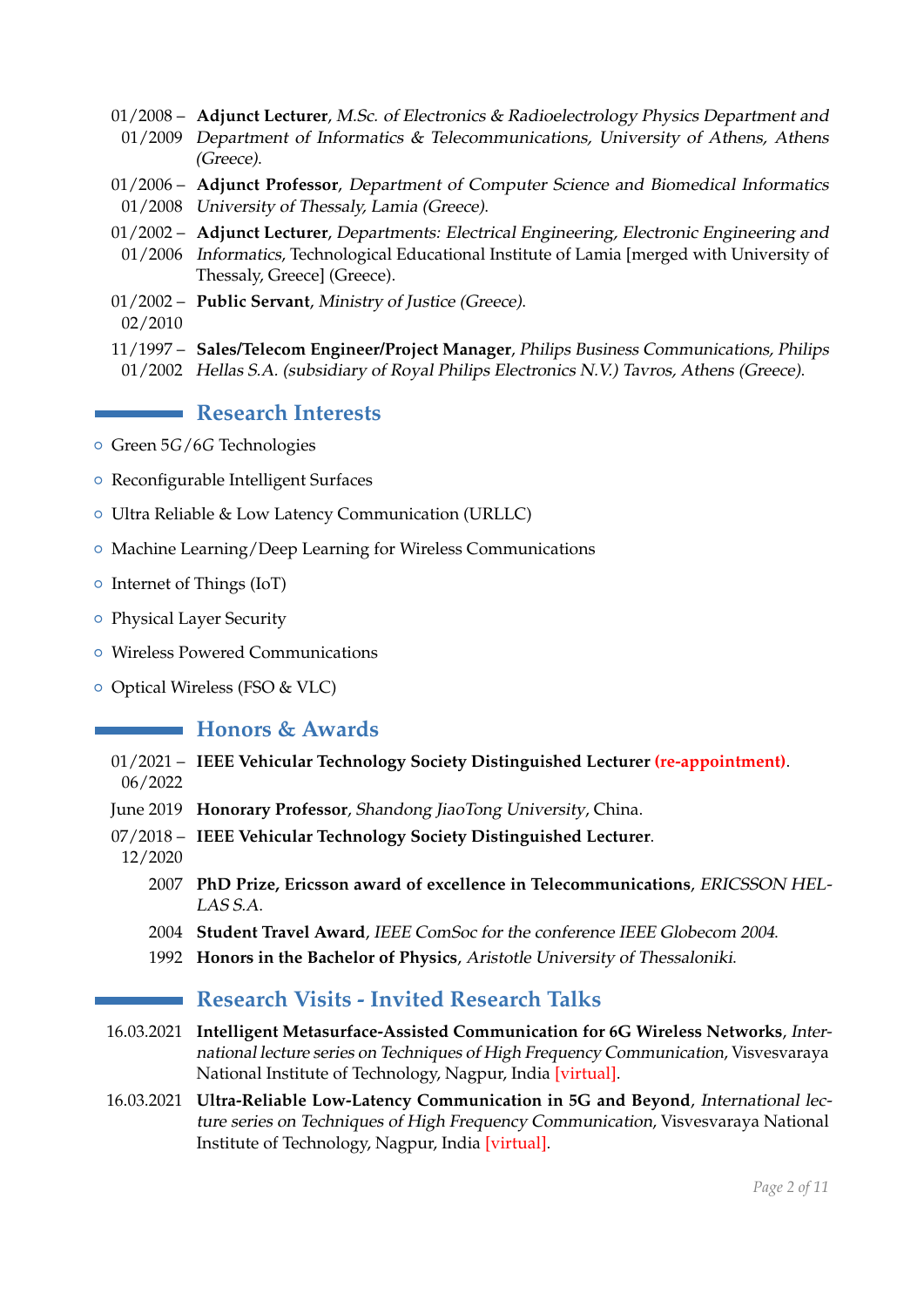20 - **Physical Layer Aspects of Ultra-Reliable Low-Latency Communication**, Spain VTS 22.11.2019 Chapter, Winter School on New radio access techniques enabling advanced video applications in 5G, TeamUp5G, Madrid, Spain. 16.11.2019 **Physical Layer Aspects of Ultra-Reliable and Low-Latency Communication in 5G Applications and Beyond**, Keynote Speech, The 8th IET International Conference on Wireless, Mobile & Multimedia Networks (ICWMMN2019) 15-17 November 2019, Beijing, China . 15.10.2019 **Physical Layer Aspects of Ultra-Reliable and Low-Latency Communication in 5G Applications and Beyond** , Central South University , Changsha, China. 14.10.2019 **Physical Layer Aspects of Ultra-Reliable and Low-Latency Communication in 5G Applications and Beyond** , Hunan University , Changsha, China. 23.09.2019 **Physical Layer Aspects of Ultra-Reliable and Low-Latency Communication in 5G Applications and Beyond** , Shandong Jiaotong University , Jinan City, China. 18- **Ultra-Reliable and Low-Latency Communication (URLCC)**, Shanghai Jiaotong Uni-19.5.2019 versity, Shanghai, China. 16- **Ultra-Reliable and Low-Latency Communication (URLCC)**, Shanghai University, 17.5.2019 Shanghai China. 28.3.2019 **Next-Generation Green Cognitive Radio**, The University of Hong Kong, Hong Kong. 15.3.2019 **Next-Generation Green Cognitive Radio**, Sun Yat-Sen University, Guangzhou, China. 10.11.2018 **Wireless Powered Cognitive Radio Networks**, Army Engineering University of PLA, Nanjing, China. 10.11.2018 **Wireless Powered Cognitive Radio Networks**, Nanjing University of Posts & Telecommunications, Nanjing, China. 22- **Research Visit**, Metamaterials Modeling and Design Group, led by Prof. K. Vala-28.10.2018 giannopoulos, Department, Nazarbayev University, Astana, Kazakhstan. 16.5.2018 **Next-Generating Green Cognitive Radio**, University of Macau, Macau. 06.5.2018 **Next-Generating Green Cognitive Radio**, New York University Abu Dhabi (NYUAD), Abu Dhabi, UAE. 23.3.2017 **PHY Technologies for Versatile Wireless Communication Systems**, Jinan University, Zhuhai, Guandong, P.R. China. 12- **Global Initiative of Academic Networks (GIAN) in Higher Education [\[GIAN](http://www.gian.iitkgp.ac.in/)** 17.12.2016 **[Project\]](http://www.gian.iitkgp.ac.in/)**, India. 08.11.2016 **Advanced Wireless Communication Technologies: A PHY–Layer Perspective**, Heriot–Watt University, Edinburgh, UK. 22.3.2016 **Advanced Wireless Communication Technologies: A PHY–Layer Perspective**, South University of Science & Technology of China, Shenzhen, China. 10.2.2014 **Optical Wireless Communications – An Emerging Technology**, Invited Expert at EU ICT COST Action IC1101, Edinburgh, Scotland, U.K.

# **Academic Administrative Services**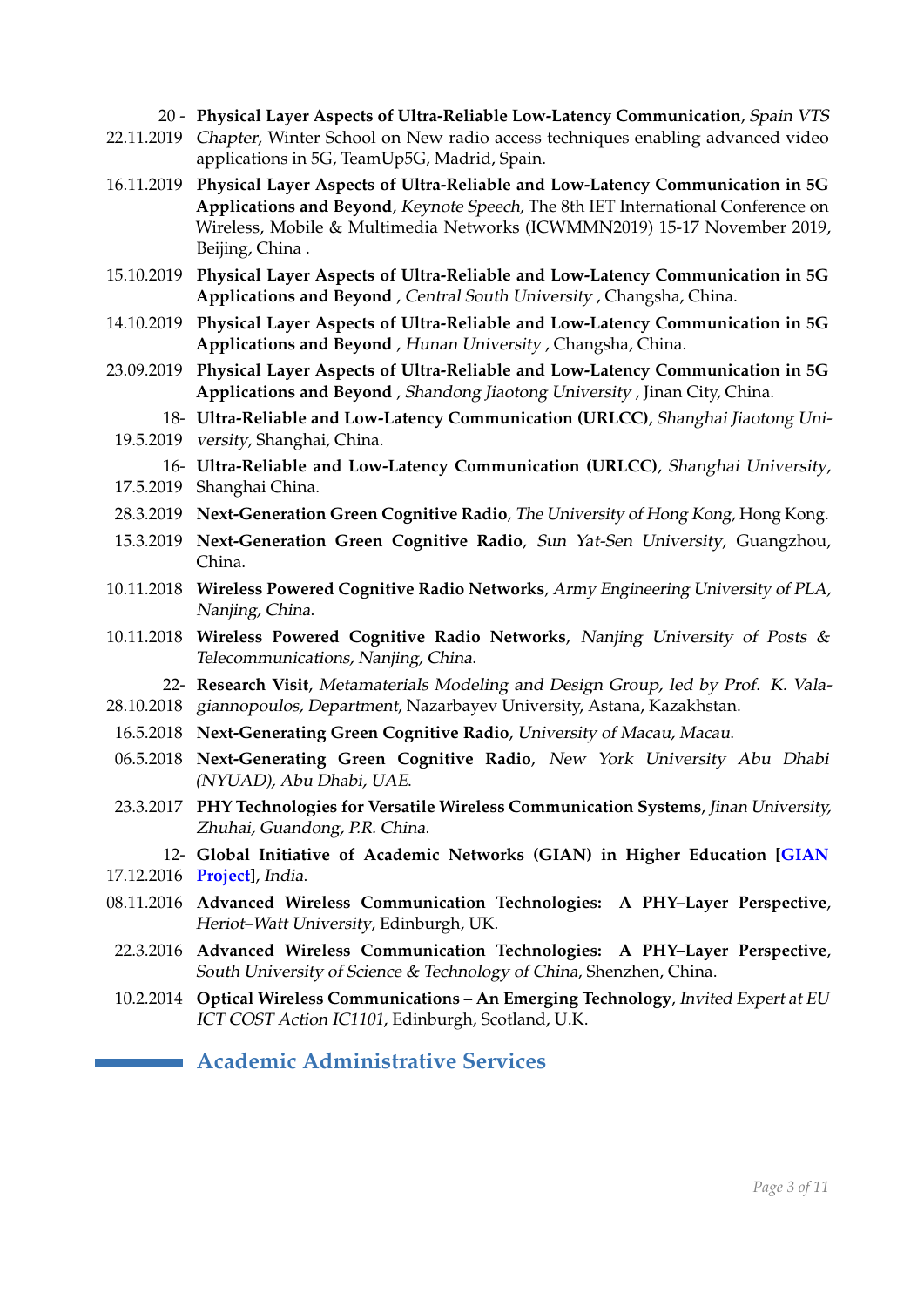02/17– **Director of the PhD Studies**, Chairman of the PhD Program Committee and Director

- 03/2018 of the PhD studies in Science, Engineering & Technology, a joint PhD program between School of Engineering (SEng) and School of Science and Technology (SST), Nazarbayev University.
- 08/16– **MSc Program Coordinator**, Coordinator for the MSc Program in Electrical and Elec-
- 03/2017 tronics Engineering, Department of Electrical and Electronic Engineering, School of Engineering, Nazarbayev University.
- 01/2016– **PhD Program Coordinator**, Coordinator for the PhD subprogram in Information and
- 01/2017 Communication Technologies, PhD Program in Science, Engineering & Technology, Nazarbayev University.

# **Teaching Experience**

- 2019-2021 **Jinan University, China**, 08062081 Principles of Mobile Communications (Theory and Lab), 3rd year UG Course.
- 2018-2019 **Jinan University, China**, 08062081 Principles of Mobile Communications (Theory), 3rd year UG Course.
- 2015-2017 **Nazarbayev University, Kazakhstan**, PhD (EICT), MSc (MEE & EMEM) and BSc (EEE) Courses, EICT 702-Advanced Communications, EICT 752-Mobile Communications, EMEM528- Information Systems Management, MEE615-Advanced Mobile Communications, MEE607-Advanced Signal Processing, MEE620-Communications, MEE615-Wireless Communications, MEE620-RF and Microwave Communications Systems, EEE435-Advanced Digital Communications, EEE435 Digital Communications.
- 2015-2017 **Open University of Cyprus, Cyprus**, MSc Course, SAE511-Digital Communications.
- 2010-2015 **Technological Education Institute (TEI) of Sterea Ellada (merged with University of Thessaly, Greece)**, BSc Courses, Introduction to Telecommunications, Signal Theory, Electronics I, Electronics II, Digital Systems, Applied Mathematics.
- 2008-2009 **Technological Educational Institute (TEI) of Lamia, Greece (merged with University of Thessaly, Greece)**, BSc Courses, Introduction to Telecommunications, Signal Theory.
- 2007-2009 **M.Sc. of Electronics & Radioelectrology Physics Department and Department of Informatics & Telecommunications, University of Athens, Greece**, MSc Course (Co-Teaching with Prof. K. Karoubalos), Digital Communications I, Digital Communications II.
- 2006-2009 **University of Central Greece (merged with University of Thessaly, Greece)**, BSc Courses, Information Theory, Wireless Communication Systems.
- 2001-2005 **Technological Educational Institute (TEI) of Lamia, Greece**, Adjunct Lecturer & Lab Instructor for BSc Courses, Computer Architecture, Telecommunications, Mobile Communications, .
- 2002-2006 **University of Patras, Greece**, Lab Instructor (Co-Teaching) BSc Courses, Wideband Transmission Systems, Wave Propagation and Antenna Design.

# **Supervision & Mentoring**

Dr. Tsiftsis is a qualified PhD, MSc and MEng Supervisor in China.

**PostDoc Students & Research Associates**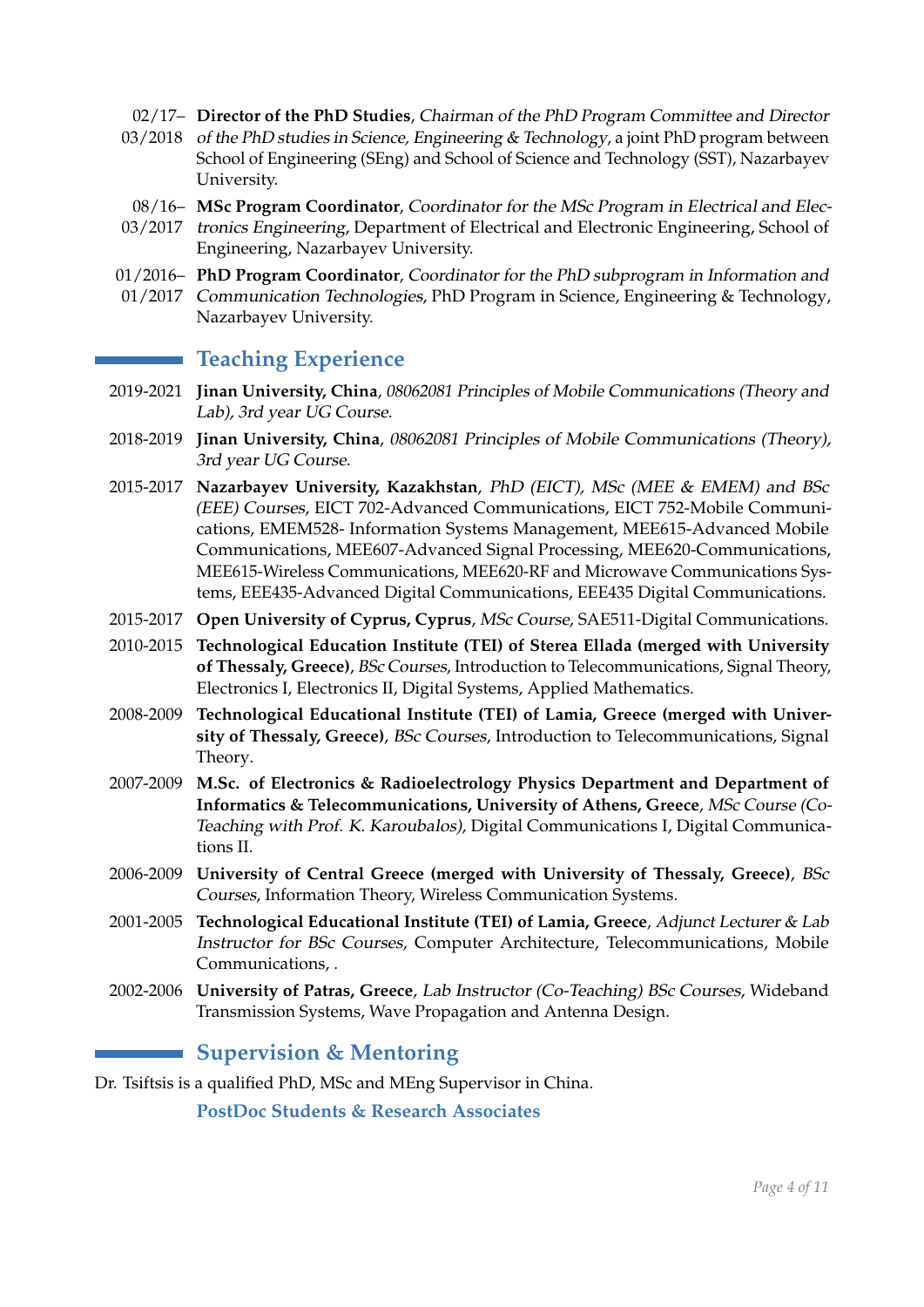- Feb. 2019– **Dr. Nikos Miridakis**, Distinghuised Associate Researcher, Institute of Physical Inter-Present net, Jinan University, Zhuhai, Guangdong China.
- Dec. **Dr. Nikos Miridakis**, Research Area: Cognitive Radio, Wireless Powered Communi-2015–Sep. cations and Green Communications, Piraeus University of Applied Sciences, Greece. 2018
- 2016–2018 **Dr. Galymzhan Nauryzbayev**, Research Area: Interference Alignment and MIMO, Nazarbayev University, Astana, Kazakhstan & Hamid Bin Khalifa University, Doha, Qatar.

#### **PhD Students**

- 08/2015– **Sultangali Arzykulov**, PhD Thesis: *Enhanced Cognitive Radio with Energy Harvesting*
- 04/2019 *and Non-Orthogonal Multiple Access*, Nazarbayev University, Kazakhstan, PhD Defense date: 10-4-2019.
- 01/2017– **Leila Tlebaldiyeva**, PhD Thesis: *Spectrum sensing/sharing cognitive radio systems with*
- 04/2020 *hardware constraints*, Nazarbayev University, Kazakhstan , PhD Defense date: 08-4- 2020.

#### **PhD Exam Committees**

- 2011–2016 **Dimitrios Karras**, PhD Thesis: *Efficient Techniques for Securing Wireless Communications Systems*, Aristotle University of Thessaloniki, Greece.
- 2006–2011 **Taghreed Safaryan**, PhD Thesis: *Design of Ultra-Wide Band Transceivers*, Aristotle University of Thessaloniki, Greece.

#### **PhD External Reviewer**

- 2017 **Rajarajan S.**, PhD Thesis: *Throughput-Reliability Tradeoff Analysis of Multiplexing Oriented Transmission Schemes*, Indian Institute of Technology (IIT) Kharagpur, India.
- 2016 **C. Liu**, PhD Thesis: *Physical Layer Security in Wireless Communication Systems*, The University of New South Wales (UNSW), Sydney, Australia.
- 2015 **Parul, P.**, PhD Thesis: *Free–Space Optics: Performance Evaluation of Diversity Techniques*, University of Delhi, India.
- 2009–2016 **6 PhD Theses**, Research Area: Physical & MAC layer of wireless communications, Anna University, India.

#### **MSc Students**

- 2021 **External Supervisor for 3 MSc students at Shandong JiaoTong University, Jinan City, P.R. China.**, Area: Rate splitting techniques for NOMA, Main Supervisor: Prof. Hongwu Liu.
- 2021 **Tian Jiawen**, Area: Machine Learning for Wireless Communications.
- 2021 **Guan Wenwen**, Area: Machine Learning for Wireless Communications.
- 2016 **Omar-Sayan Karabayev**, *MSc Thesis: LTE in Unlicensed Bands: A Rival or Collaborator to WiFi?*, Nazarbayev University, Kazakhstan .
- 2017 **Arman Tynyshtykbayev**, MSc Thesis: *A Multi-Band Energy Harvesting Module*, Nazarbayev University, Kazakhstan.
- 2017 **Ruslan Konurbayev**, MSc Thesis: *Performance Analysis of Cognitive Radio Systems under Transceiver Hardware Impairments*, Nazarbayev University, Kazakhstan.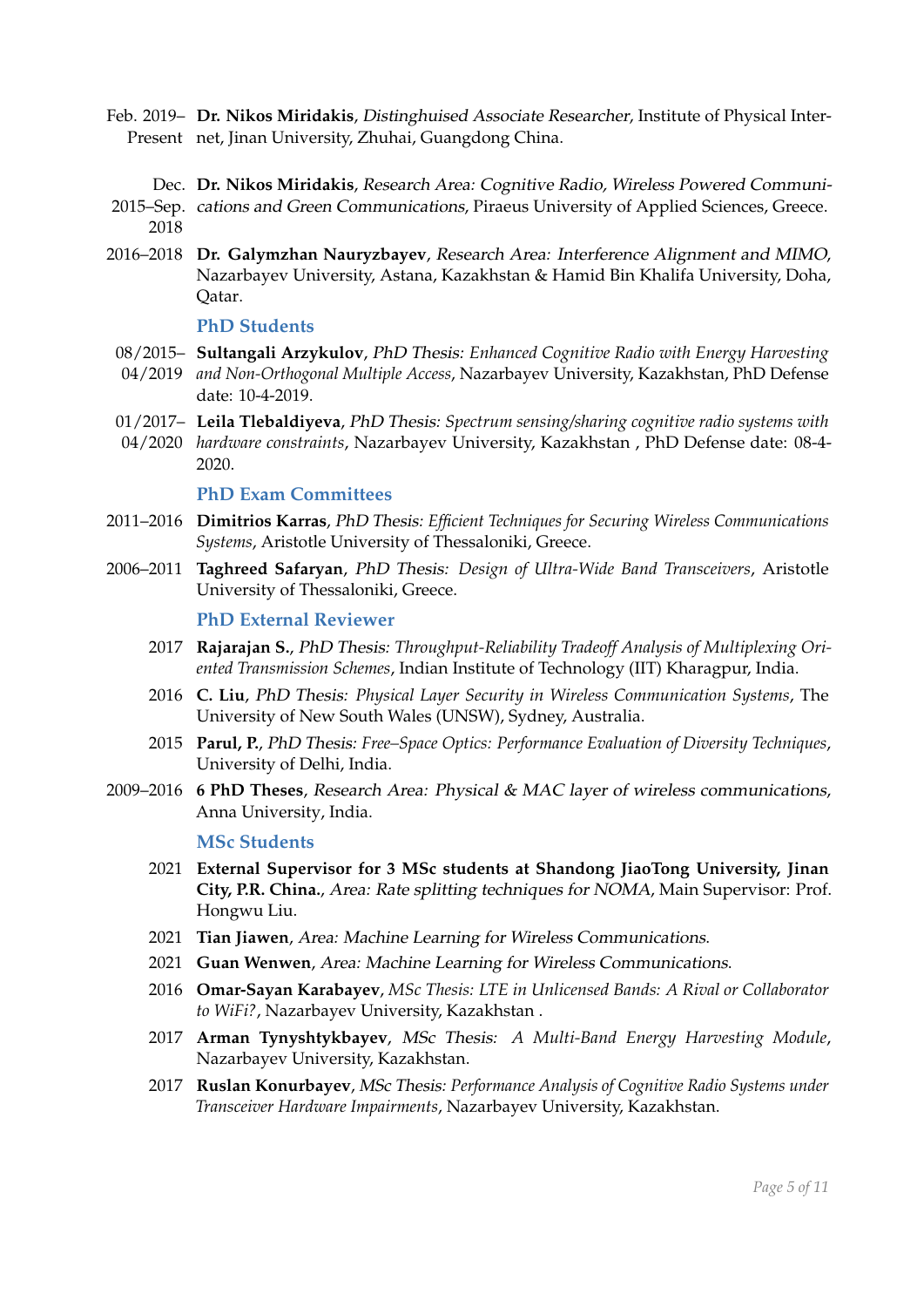2017 **Rinat Yakupov**, MSc Thesis: *Non-Orthogonal Multiple Access (NOMA) Relaying Communication Systems*, Nazarbayev University, Kazakhstan.

### **BSc Capstone Projects**

- 2019-2020 **Yongtao Lian**, Performance Analysis of Ultra-Reliable and Low-Latency Communication over Fading Channels, Jinan University, China.
- 2018-2019 **Jianqiang (Eason) Chen**, Cognitive Radio Non-Orthogonal Multiple Access Communication Systems, June 2019 , Jinan University, China, (now, MSc. student in The University of Virginia, USA).
- Apr. 2018 **Final Year Thesis**, Supervision of 10 final year undergraduate Theses, Jinan University, present China.
- 2015–2018 **Capstone Projects**, Supervision of 5 final year undergraduate Capstone Projects, Nazarbayev University, Kazakhstan.
- 2002–2015 **Capstone Projects**, Supervision of 20 final year undergraduate Capstone Projects, Technological Educational Institute of Central Greece, Lamia, Greece).

# **Research Projects**

- 2022-2025 **Core Member, NSFC 2021**, Title: Research on Theory and Key Technologies of Intelligent Reflecting Surface Assisted Secure Communications, Budget: RMB 600,000, 01/2022-12/2025.
- 2021-2024 **PI, NSFC 2020**, Title: Research on Energy Harvesting and Security Communication Based on Power Convergence Metasurface, Budget: RMB 560,000, 01/2021-12/2024.
- 2019-2021 **Core Member, General Project of Natural Science Foundation of Guangdong Province, 2019A1515012136**, Title: Research on Physical Layer Security for Ultra-Secure and Reliable IoT Applications, Duration: 2019/10- 2021/09, Budget: RMB 100,000.
- 2019-2021 **Core Member, Guangdong Science and Technology Plan Project**, Title: Key Optical Wireless Converged Technologies for Distributed 5G Systems, Funding Source: Guangdong Province, China, Coordinator: Sun Yat-Sen University, Duration: 1.1.2019 - 31.12.2021, Budget: 30M RMB ≈ 4.5M USD.
- 2018-2020 **External Collaborator, NU Small Grant, PI Prof. C. Valagiannopoulos, Physics Dept.**, Title: Super transmitters, radiators and lenses via photonic synthetic matter, SST2018039 , Duration: 2018/01-2020/12, Budget: USD 150,000.
- 2016–2017 **PI, Social Grant**, "Energy Harvesting and Information Transfer in Cooperative Cognitive Radio Networks", Nazarbayev University, Budget: 10,000 USD.
- 2013–2016 **Key Personnel, Senior Reseacher**, 7th Framework Programme for Research, Activity 11–1.1 FutNetw STREP+IP, "SOLDER: Spectrum OverLay through aggregation of heterogeneous DispERsed Bands" , Budget: 2,485,454 EUR.
- 2013–2015 **Framework: NSRF 2007–2013, Action COOPERATION 2011**, "Fuel consumption reduction in marine power systems through innovative energy recovery management (ECOMARINE)", Budget: 2,464,226.50 EUR.
- 2013–2015 **Qatar National Research Fund, National Priorities Research Program**, " PSpARC: A Framework for Pervasive and Spectrum Aggregating Radio with Cognition", Budget: 370,000 USD.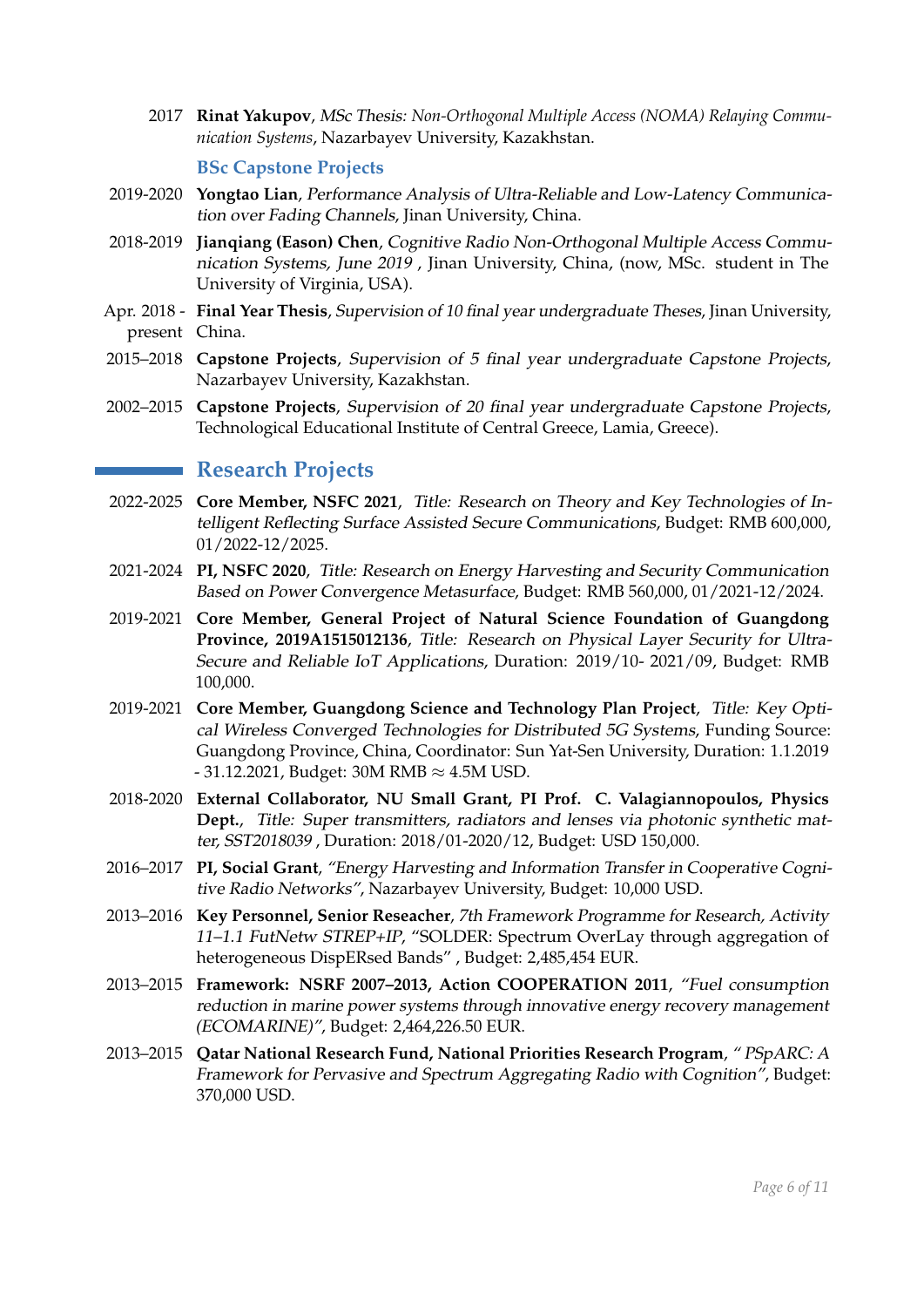- 2012–2015 **Framework: NSRF 2007–2013, Action COOPERATION 2009**, "Energy Saving in Elevators Systems (LESS)", Budget: 500,000 EUR.
- 2013–2015 **PI, Framework: NSRF 2007–2013, Action ARCHIMEDES III**, "Interconnection of Distributed Renewable Energy Sources with the public grids (DGRES)", Budget: 100,000 EUR.
- 2011–2014 **Framework: NSRF 2007–2013, Action HELLENIC CRAFT PROJECT**, "Energy Saving and Harmonic Cancellation for Industrial Loads", Budget: 361,000 EUR.
- 2007–2009 **General Secretariat of Research & Technology (Bilateral Cooperation Greece– Tunisia)**, "On the study of generalized fading distributions for wireless digital communications", Budget: 11,740 EUR.
- 2004–2006 **General Secretariat of Research & Technology (Bilateral Cooperation Greece– Poland)**, "Analysis of deployment possibilities of transmit and receive diversity in wireless access systems", Budget: 11,740 EUR.

# **Memberships in Professional Societies**

2018- **Active Member**, IEEE Signal Processing Society.

Present

2018- **Active Member**, IEEE Vehicular Technology Society.

Present

- 2016-2019 **Member**, Institute of Electronics, Information & Communications Engineers (IEICE).
- 2012-2014 **Member**, Institute of Engineering Technology (IET).
- 2010- **Senior Member**, The Institute of Electrical & Electronics Engineers (IEEE). Present
- 2004-2010 **Member**, The Institute of Electrical & Electronics Engineers (IEEE). 2002- **Active Member**, IEEE Communications Society.

Present

2002-2004 **Student Member**, The Institute of Electrical & Electronics Engineers (IEEE).

# **Professional Activities**

### **Editorial Positions**

07/2021 – **IEEE Transactions on Wireless Communications**, Editor.

Present

- 03/2021 **Networks and Communications Section of Frontiers in Computer Science**, Review Present Editor.
- 02/2017 **IEEE Transactions on Mobile Computing**, Associate Editor. Present
- 01/2016 **IEEE Transactions on Communications**, Area Editor for Wireless Communications II. 01/2021
- 05/2015 **IEICE Transactions on Communications**, Associate Editor.
- 01/2017
- 10/2012 **IEEE Transactions on Communications**, Associate Editor for Performance Analysis
- 12/2015 for Wireless Systems.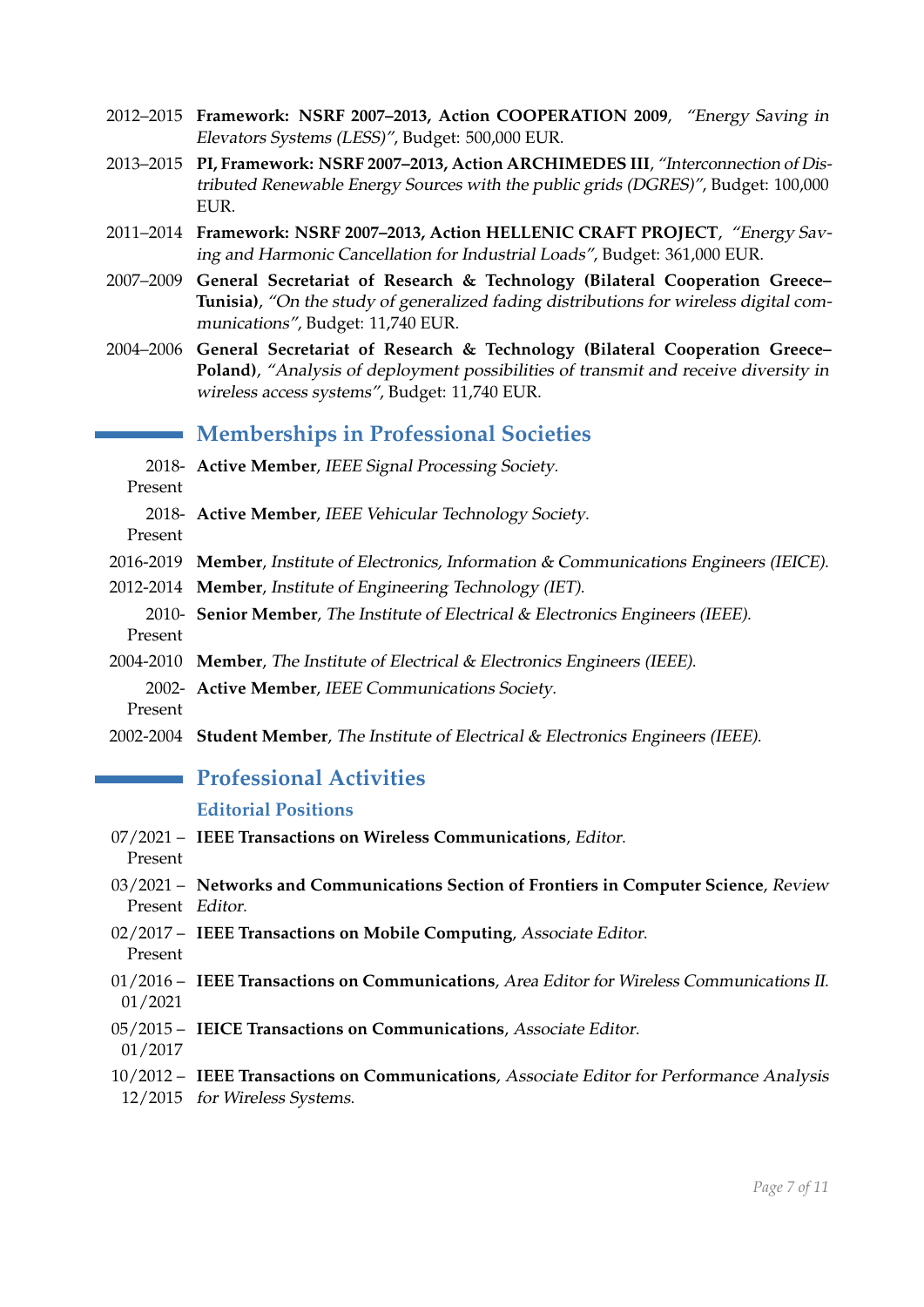- 01/2014 **IEEE Communications Letters**, Senior Editor.
- 07/2015
- 07/2010 **IET Communications**, Associate Editor. 06/15
- 10/2010 **IEEE Transactions on Vehicular Technology Editor**, Associate Editor.
- 10/2012
- 07/2010 **IEEE Communications Letters**, Associate Editor.
- 01/2014

### **Guest Editorial Positions**

- 2021 **Guest Editor**, Special Issue on "Advanced Signal Processing for local and Private 5G Networks," IEEE Journal of Selected Topics in Signal Processing.
- 2018-2019 **Guest Editor**, Special Issue on "Spatial Modulation in Emerging Wireless Systems,", IEEE Journal on Selected Areas in Communications.
- 2016-2017 **Lead Guest Editor**, Special Issue on "Spectrum Sharing and Aggregation for Future Wireless Networks," 2016 (attracted 174 submissions) – 3 published issues, IEEE Journal on Selected Areas in Communications.
	- 2015 **Editor**, "Advances in Statistical Channel Modeling for Wireless Communications", International Journal of Antennas and Propagation.

### **International Research Committees**

- 01/2018 **Member**, National Scientific Council , Priority direction "National Security and De-Present fense", Republic of Kazakhstan.
- 02/2014 **National Expert**, Appointed as one of the three National Experts for Greece in the 01/2017 EU-HORIZON 2020 Information and Communication Technologies theme 2014-2020, Greece.

### **IEEE Services**

- 09/2017- **Vice-President**, IEEE Kazakhstan SubSection.
- 03/2018

### **Academic Consultancy**

28.04.2017 – **External Reviewer**, Almaty University of Energy and Communications, Expert Review 31.12.2017 to the educational program "Telecommunications", developed within the framework of the bachelor's degree "5B071900 - Radio Engineering, Electronics and Telecommu-

# **Research Projects Evaluator**

- European Research Council (ERC)
- King Abdulah University of Science & Technology, Kingdom of Saudi Arabia

nications" in English , Almaty, Republic of Kazakhstan.

- National Foundation for Science and Technology Development (NAFOSTED),Vietnam
- General Secretariat of Research and Technology (GSRT), Greece

### **Journal Reviewer**

Regular reviewer for the following :

– IEEE Transactions on Communications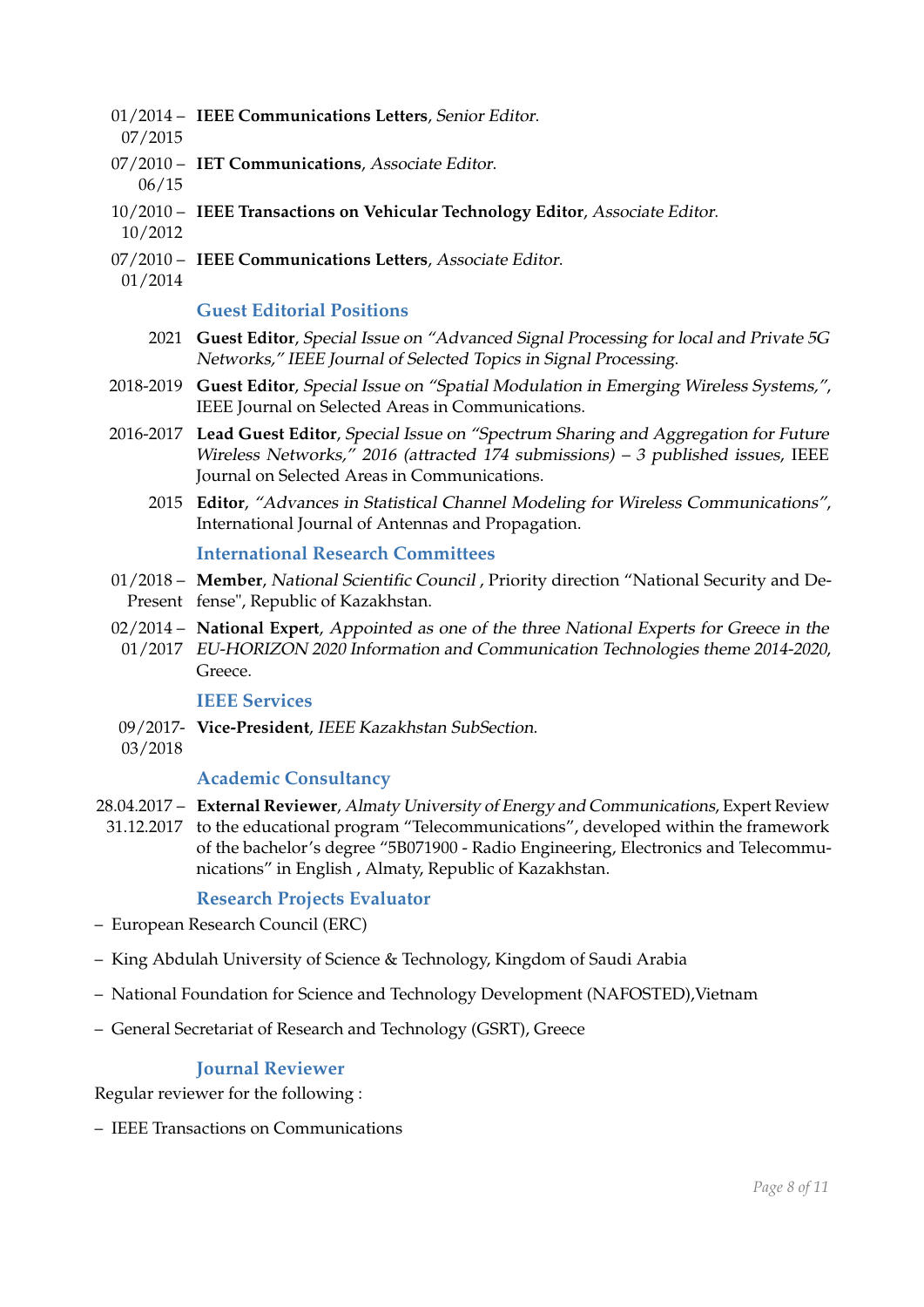- IEEE Transactions on Wireless Communications
- IEEE Journal on Selected Areas in Communications
- IEEE Transactions on Mobile Computing
- IEEE Transactions on Signal Processing
- IEEE Transactions on Vehicular Technology
- IEEE Transactions on Information Theory
- IEEE Communications Letters
- IEEE Wireless Communications Letters
- IEEE Signal Processing Letters
- IEEE Access
- IEEE Communications Magazine
- IEEE Surveys & Tutorials
- IEEE/OSA Journal of Lightwave Technology
- IEEE/OSA Journal of Optical Communications and Networking
- IET Communications
- EURASIP Journal of Wireless Communication Networks

### **Conference Reviewer**

Regular reviewer for the following conferences:

- IEEE Global Telecommunications Conference
- IEEE Conference on Communications
- IEEE Vehicular Technology Conference
- IEEE Wireless Communications and Networking Conference
- IEEE International Symposium on Personal, Indoor and Mobile Radio Communications

### **Technical Program Committee (TPC) & Workshops**

- 2022 **Co-Organizer of the Workshop**, Industrial Private 5G-and-beyond Wireless Networks, IEEE International Conference on Communications, Seoul, South Korea, 16-20 May 2022.
- 2022 **Co-Chair**, Symposium on Wireless Communications, IEEE Globecom 2022, Rio de Janeiro, Brazil.
- 2020 **Co-Chair**, Track on Spectrum Sharing, Spectrum Management, and Cognitive Radio, VTC 2020 Spring, Antwerp, Belgium.
- 2018 **Symposium Co-Chair**, Communication Theory Symposium, 2018 international conference on wireless communications and signal processing (WCSP 2018), Hangzhou, China, October 18-20, 2018.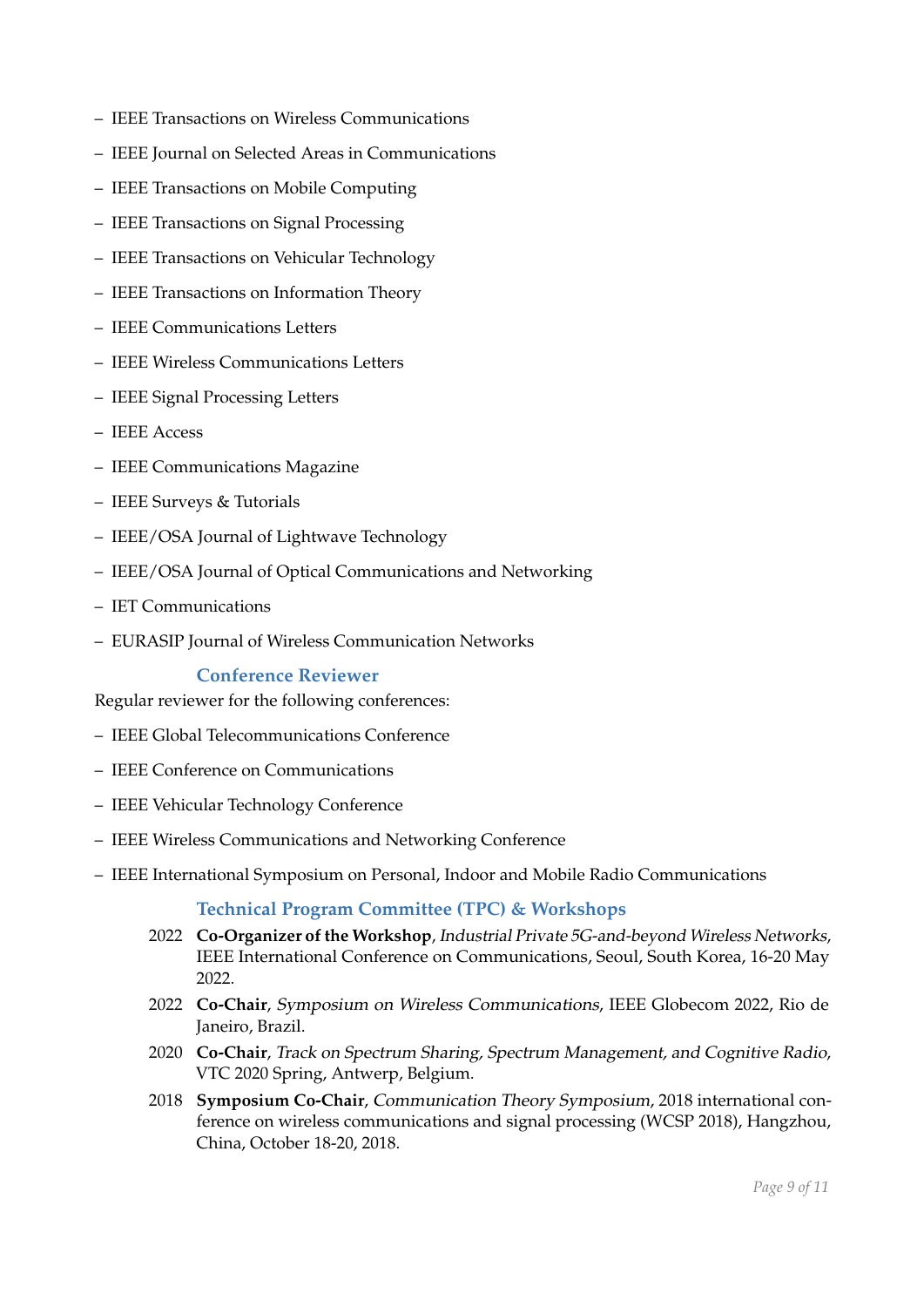- 2018 **Program Chair**, IEEE Second International Conference on Computing and Network Communications (CoCoNet'18), Astana, Kazakhstan.
- 2014 **Co-Chair**, IEEE VTC-2014, Track Co-Chair: Cooperative Communications, Distributed MIMO and Relaying.
- 2008-2021 **TPC Member**, T. A. Tsiftsis has participated in various symposiums in IEEE flagship conferences on Communications: IEEE GLOBECOM: 2008, 2013-2019 — IEEE ICC: 2010, 2011-2020.

### **Patents**

### Granted

**[PG1]** Zheng Shi, Guanghua Yang, **Theodoros Tsiftsis,** Shaodan Ma , Ting Qu, "Downlink virtual MIMO-NOMA method based on joint optimization of power and rate". Application number: ZL 201911015106.8. Application Date: 2019.10.24. Authorization date: 2021.6.11, CNIPA

### **Submitted**

- **[PS6]** Shi Zheng, Yang Guanghua, Dou Qingping, Li Xiaofan, Ma Shaodan, **Theodoros A. Tsiftsis,** Qu Ting. A phase shift design method for intelligent reflective surfaces based on statistical CSI. Application number: 202110756403.9. Application date: July 5, 2021. Accepted
- **[PS5]** Shi Zheng, Yang Guanghua, Dou Qingping, Li Xiaofan, Ma Shaodan, **Theodoros A. Tsiftsis,** Liu Ning. A short packet transmission method for M2M communication. Application number: 202110756727.2. Application date : July 5, 2021. Accepted
- **[PS4]** Feng Jiahui, Yang Guanghua, Dou Qingping, Ou Binkai, Ma Shaodan, **Theodoros Tsiftsis,**, Liu Ning. An enhanced small cellular downlink communication method based on MIMO-NOMA. Application No.: 202011361675.0, date: 2020.11.27, CNIPA.
- **[PS3]** Ye Diliao, Wang Wei, Li Xiaojie, Qi Nan, Zhong Junjie, Wang Mei, **Theodoros Tsiftsis**, Huang Zanqi, Yin Zhen, Su Yueyue, Li Yumeng, Wang Kewei. Method for calculating average waiting time of users in communication service mode by relaying data. Application No.: 2020104338351, CNIPA.
- **[PS2]** Shi Zheng, Yang Guanghua, Zhang Chenmeng, **Theodoros Tsiftsis**, Qu Ting, Ma Shaodan. A downlink power allocation method for HARQ-assisted NOMA technology. Application No.: 201911015085.X. Date: 2019.10.24, CNIP .
- **[PS1]** Qi Nan, Liu Gang, **Theodoros Tsiftsis,** Yao Rugui, Su Zhe, Chen Jiaxin. A free-channel-oriented full-duplex UAV relay communication method. Application No.: 201910347406.X, 2019.04.28, CNIPA.

### **Publications**

- $\Omega$ Chapter in **2** . Books:
- { Journals: **151 (124 IEEE publications/79 IEEE Transactions)**.
- { Conferences: **80**.

<sup>{</sup> Editorials: **6**.